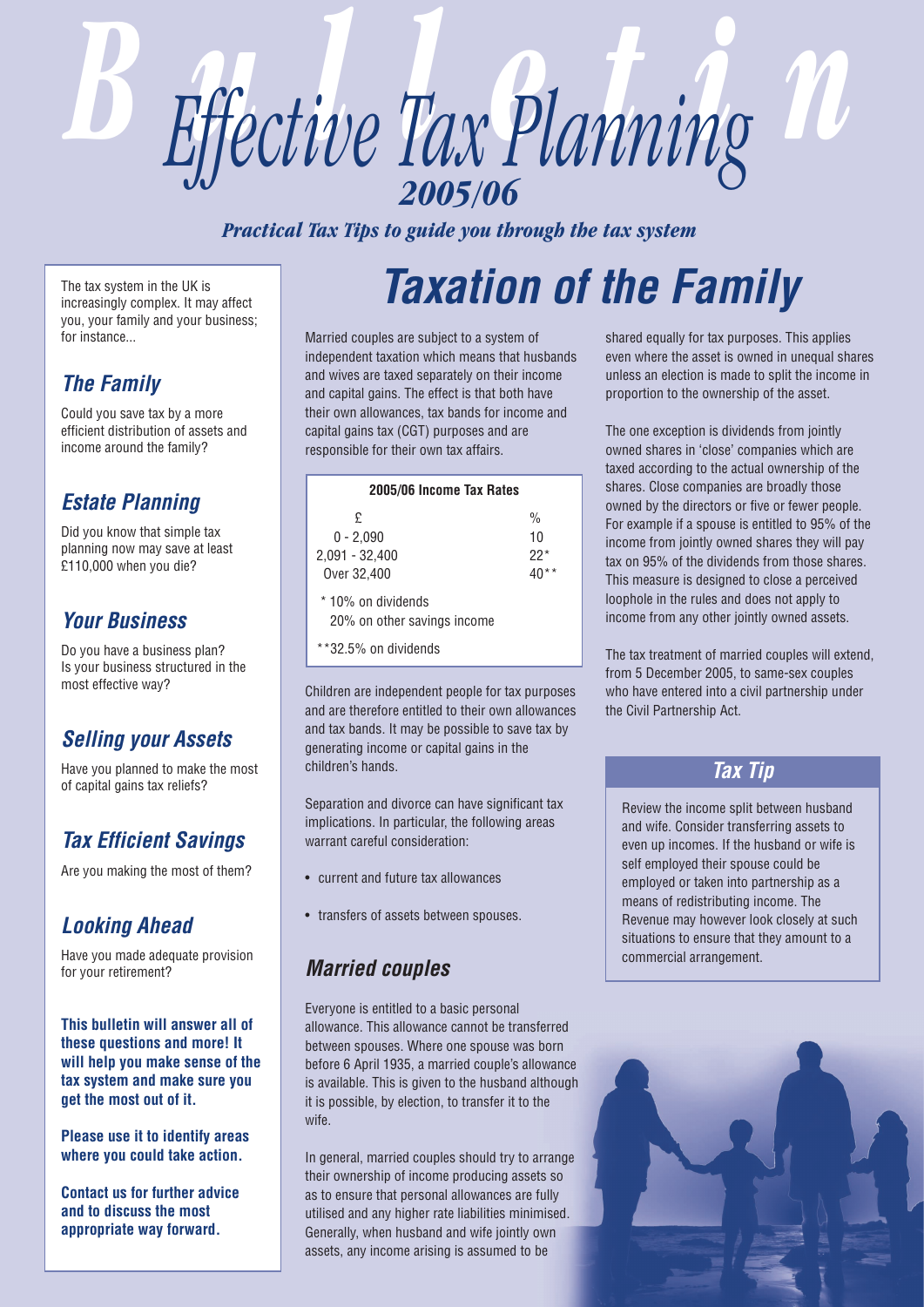# *Taxation of the Family*

continued

Each spouse's CGT liability is computed by reference to their own disposals of assets and each is entitled to their own annual exemption, currently £8,500 per annum. Gains above this level are charged to tax by treating them as the top slice of income and using the rates applicable to savings income. Considerable CGT savings may be made by ensuring that maximum advantage is taken of annual exemptions together with the 10% and 20% tax bands.

This can often be achieved by transferring assets between spouses before sale - a course of action generally having no adverse CGT or inheritance tax (IHT) implications. Advance planning is vital and the possible income tax effects of transferring assets should not be overlooked.

## *Children*

It may be possible for tax savings to be achieved by the transfer of income producing assets to a child so as to take advantage of the child's personal allowance, starting rate (10%) and basic rate (22%) tax bands.

This cannot be done by the parent if the annual income arising is above £100. The income will still be taxed on the parent. However, transfers of income producing assets by others (eg grandparents) will be effective.

### *Tax Tip*

A parent can allow a child to use any entitlement to the CGT annual exemption by using a 'bare trust', ie an arrangement whereby a beneficiary has an absolute right to property and income, but the trustees are the legal owners.

Children or any other person whose personal allowances exceed their income are not liable to tax. Where income has had tax deducted at source, a repayment claim should be made. Remember that tax credits on dividends are not repayable.

# *Child Trust Fund*

A new Child Trust Fund has been introduced from April 2005 for all children born from 1 September 2002. The government provides an initial endowment of £250 (£500 for low income families). Other features of the fund include:

• allowing additional contributions to be made by others (family and friends) of up to £1,200 a year

- children not being taxable on the income and gains they make on the investments in their CTF account, but no tax relief for contributions made to a CTF account.
- funds accessible at age 18.

# *Child Tax Credit*

The Child Tax Credit is means tested and potentially available to families who have responsibility for one or more children.

It is a tax-free payment made direct to the main carer.

There are several elements to the credit but broadly the maximum is an annual amount of £1,690 per child together with a family element (one per family) of £545 per annum.

### *Tax Tip*

Many families with children, whether or not the adults in the family are in work, are eligible for the Child Tax Credit. Some credit is likely to be payable in 2005/06 if a family's income is less than £58,175 a year or £66,350 if there is a child under one year old.

# *Marriage breakdown*

Marriage breakdown often involves the transfer of assets between husbands and wives. Unless the timing of any such transfers is carefully planned there can be adverse CGT consequences.

If an asset is transferred between a husband and wife who are living together, the asset is deemed to be transferred at a price that does not give rise to a gain or a loss. This treatment continues up to the end of the tax year in which the separation takes place.

CGT can therefore present a problem where transfers take place after the end of the tax year of separation. IHT on the other hand will not cause a problem if transfers take place before the granting of a decree absolute on divorce. Transfers after this date may still not be a problem as often there is no gratuitous intent.

Employees' income tax is collected by the Revenue under the Pay As You Earn (PAYE) system. Each employee is given a tax code number and the employer deducts tax from earnings by reference to that number.

Many code numbers are incorrect and you should always check your number and contact the Revenue if you are unsure. Code numbers reflect many items, including tax you may owe on benefits in kind. Common benefits include travel and subsistence costs, cars and private medical insurance.

## *Expense payments*

If your employer reimburses you for expenses you incurred whilst out on business, you would have thought that there could be no tax bill. However, this is not always the case and you should check the system used by your employer. Otherwise, you could end up paying too much tax.

At the end of each tax year, your employer has to send a summary of all of your benefits to the Revenue on form P11D. This will include all payments made to you to cover expenses such as subsistence and hotel bills. You, as an individual, can then write to the Revenue and claim tax relief on expenses you originally paid out of your own pocket wholly for business purposes. Of course, the answer may be that nothing is taxable and so employers can ask to be excluded from this process if they write to the Revenue. This is known as a dispensation.

### *Tax Tip*

Check whether your employer has a dispensation. If not you will need to make entries on your tax return to:

- record the benefits and expenses as income
- claim a deduction for the business element of the expenses.

If you do not receive a tax return you should write direct to the Revenue to make a claim.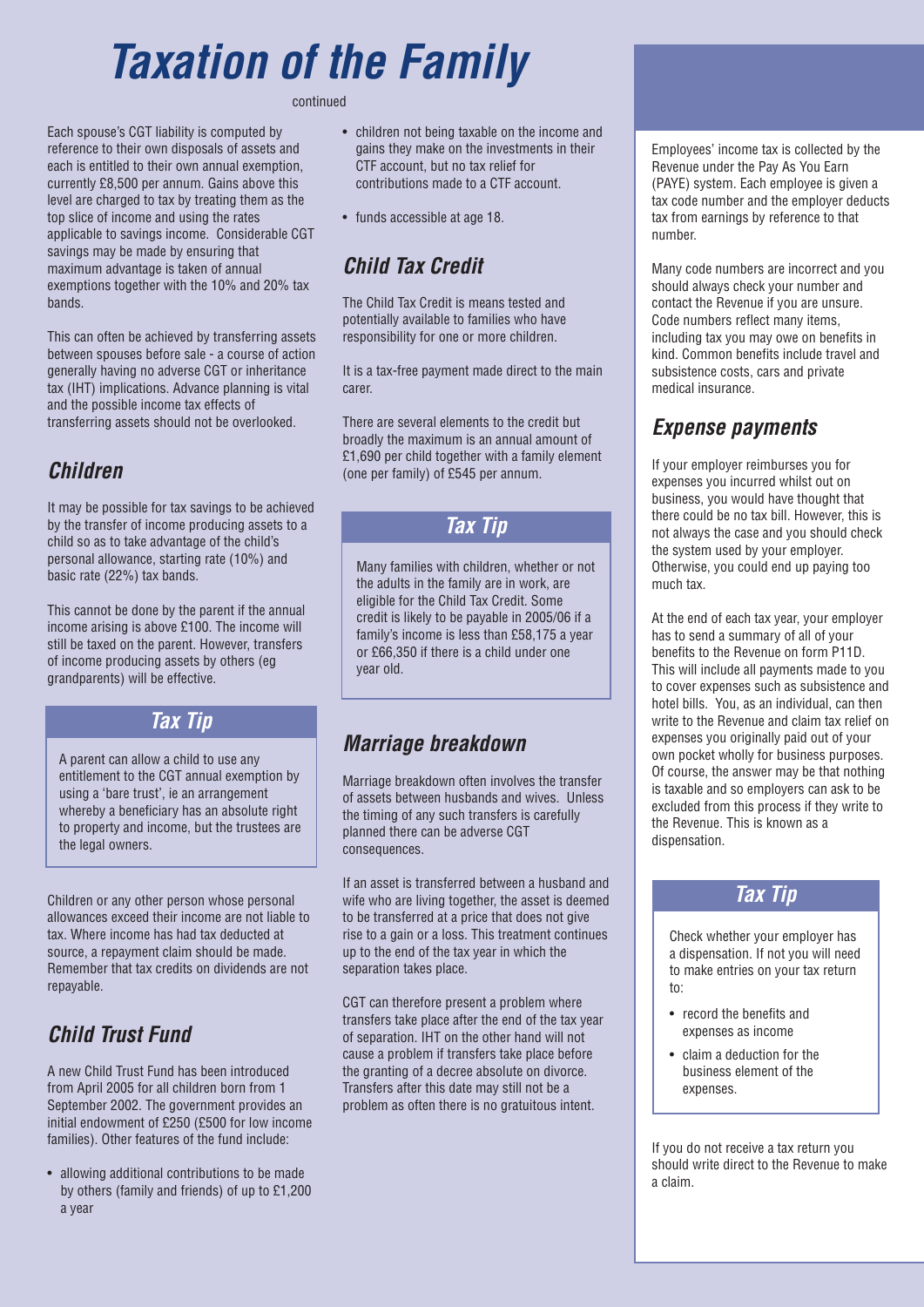# *Tax and the Employee*

## *Mileage claims*

Many employers pay a standard rate of mileage to all employees who use their own cars for business.

The maximum rates that can be paid tax-free are as follows:

Up to 10,000 miles - 40p

Over 10,000 miles - 25p

If you are paid for business miles at less than the authorised rate, you can write to the Revenue and ask for tax relief on the difference.

#### **Example**

Dave is a basic rate taxpayer and travels 4,100 business miles per year in his car and is paid 32p per business mile by his employer.

| Dave's tax relief claim is:                                        | £     |
|--------------------------------------------------------------------|-------|
| 4,100 miles $@$ 40p                                                | 1.640 |
| Less: actually paid $4,100 \text{ } \textcircled{a}$ 32p $(1,312)$ |       |
|                                                                    |       |
|                                                                    | £328  |
|                                                                    |       |
| Repayment due: £328 x 22% = £72.16                                 |       |

Furthermore, the employer is able to pay an additional 5p per mile tax-free to the employee if they take a fellow employee on a business journey as a passenger.

### *Tax Tip*

Remember to check your mileage allowances and write to the Revenue for your repayment of tax if appropriate.

## *Company cars*

Company cars are taxed by reference to the list price and the carbon dioxide  $(CO<sub>2</sub>)$ emissions measured in grams per kilometre. Low emission cars (up to 140 gm/km in 2005/06) are charged at 15% of the list price building up to a maximum of 35% for high emission cars (240 gm/km and above in 2005/06).

Discounts apply to certain environmentally friendly cars. For cars registered before 1 January 1998, the charge is based on engine size.

 $CO<sub>2</sub>$  emissions are recorded on the Vehicle Registration Document (V5). If the car has a diesel engine there is a 3% supplement unless the car meets the Euro IV emission standards in which case the supplement is waived. From 6 April 2006, the waiver will cease for cars registered on or after 1 January 2006.

### *Tax Tip*

Consider acquiring that new company diesel before the end of December 2005. The waiver of the 3% supplement will be retained for the life of diesel cars that meet the Euro IV standard and were registered before 1 January 2006.

# *Private petrol*

A separate charge applies where private fuel is provided, unless the employee reimburses the employer for all private mileage (including travel between home and work).

The charge is calculated by applying the percentage figure used to calculate the company car benefit to a fixed figure which for 2005/06 is set at £14,400.

### *Tax Tip*

If you are provided with private fuel, check the amount of tax you are paying compared to the actual cost of petrol on your private mileage. It may be that it is cheaper to opt out of employer provided private fuel and pay for it yourself.

# *Medical insurance*

The provision of private medical insurance is a taxable benefit.

## *Use of company assets*

An annual benefit is generally taxable where employees have the private use of company assets. The annual benefit amounts to 20% of the asset's market value when first made available to any employee.

## *Phones*

Private home telephone bills, including rental charges, which are paid for by the employer will be taxed as a benefit. There is no charge for private calls using a company mobile phone.

### *Social functions for employees*

The Revenue will not tax as a benefit a Christmas party and other annual functions provided the total cost of the events in a tax year is less than £150 per head.

## *Cheap or interest-free loans*

If loans made by the employer exceed £5,000 in a tax year, tax is chargeable on the difference between the interest paid and the interest due at the official rate. This situation often occurs with directors who overdraw their loan or current account and special attention should be paid to this issue, as the Revenue often check up on it.

## *National insurance*

In general employees' national insurance (NI) is not due on benefits in kind except vouchers, stocks and shares, the payment of an employee's personal liability and benefits provided by way of 'readily convertible' assets.

Most benefits in kind however are subject to Class 1A (an employer's NI contribution). As this currently amounts to 12.8% of the taxable value of the benefit, you may need to reconsider the tax efficiency of providing benefits.

### *Tax Tip*

Contributions by your employer to a pension scheme are tax and NI free. This may be far better than any other perk. If you plan to sacrifice some of your 'normal' salary to do this, talk to us to make sure your salary sacrifice scheme is effective.

# *Childcare costs*

- Employees are exempt from both tax and NI where an employer provides a place in a workplace nursery.
- There is a tax and NI exemption for childcare vouchers limited to £50 per week.
- Any formal registered childcare or approved home childcare contracted for by the employer such as a local nursery or childminder is exempt from both tax and NI up to £50 per week.
- Where schemes operate they should be open to all employees.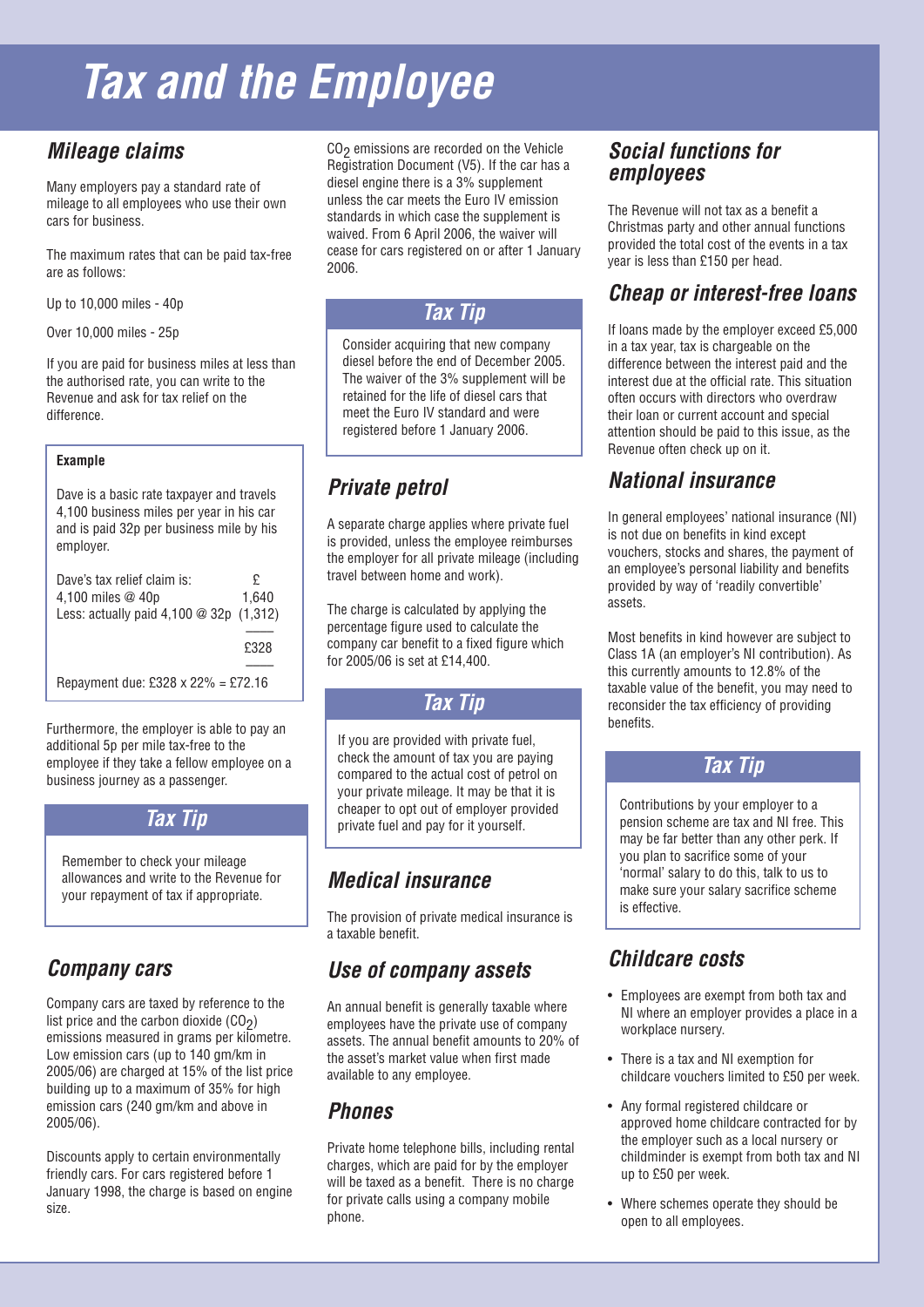# *Pensions, Savings and Investments*

### *Looking ahead*

Pensions are one of the most important areas of long-term savings considerations and one of the most tax efficient. A higher rate taxpayer can contribute £100 to a pension fund at a cost of only £60, so why do so many of us put the matter off?

The maximum level of contributions into a personal pension plan is based on a percentage of your 'earnings' for the year but the maximum annual earnings figure that may be taken into account is £105,600 for 2005/06. This limit or 'cap' on earnings does not apply to the old style retirement annuity premiums. The percentage also varies, depending on your age.

| % of Net Relevant<br>Earnings 2005/06 |                                            |
|---------------------------------------|--------------------------------------------|
| Personal<br><b>Pensions</b>           | <b>Retirement</b><br><b>Annuities</b>      |
| 17.5<br>20<br>25<br>30<br>35          | 17.5<br>17.5<br>17.5<br>20<br>22.5<br>27.5 |
|                                       | 40                                         |

A single integrated tax regime applies for stakeholder pensions and personal pensions. Stakeholder pensions are designed to be a simplified and flexible version of personal pensions. They are money purchase schemes with low charges.

Most employers are obliged to offer all employees access to a stakeholder pension or to a scheme considered to be stakeholder compliant unless they have an existing defined benefit scheme.

The limit on contributions is the higher of:

- £3,600 (gross) per year, and
- the relevant limit under the personal pension age and earnings related limits these can continue at this level for up to five years after the year of the earnings.

In other words contributions of up to £3,600 can be paid each year irrespective of earnings.

Contributions are paid net of basic rate tax. The pension provider will then recover this from the Revenue. Contributions will be eligible for higher rate relief, if appropriate.

### *Tax Tip*

Pension contributions made between 6 April and the following 31 January can be carried back to the previous tax year to take advantage of higher rate relief and/or a timing advantage.

The election to carry back must however be made on or before the contribution is paid. To ensure that you don't miss out please talk to us before making a payment. These timing limits do not apply to old style retirement annuity schemes. Carry back will be abolished when the new pensions regime is introduced in April 2006.

New rules for the taxation of pensions will be introduced in April 2006. The new regime includes a single lifetime limit of £1.5 million on the amount of pension saving that can benefit from tax relief as well as annual limits on the maximum level of pension contributions. Please talk to us if you would like further information on the new regime.

## *Tax-free savings*

### **Individual Savings Accounts (ISAs)**

ISAs provide an income tax and capital gains tax free form of investment.

You can invest either in a maxi ISA or mini ISAs. The maxi ISA route gives you the option to invest up to £7,000 per tax year either fully in stocks and shares or up to £3,000 in cash with the balance in stocks and shares. Under the mini ISA route, up to £4,000 can be invested in stocks and shares and up to £3,000 in cash. 16 and 17 year olds are able to open (mini) cash ISAs.

### *Tax Tip*

The government is committed to retaining the annual limit of £7,000 until 2010 so a couple starting to invest in ISAs now could save a total of £70,000 by 2010.

## *Tax efficient savings*

There are a variety of other tax efficient savings products, many of which work in completely different ways. You should consider your needs in detail before entering into any commitments. Examples include:

**National Savings products** - these are taxed in a variety of ways. Some, such as Savings Certificates, are tax-free.

**Single premium insurance bonds** and 'roll up' funds provide a useful means of deferring income into a subsequent period when it may be taxed at a lower rate.

**The Enterprise Investment Scheme (EIS)** income tax relief at 20% is available on new equity investment (in qualifying unquoted trading companies) of up to £200,000 in any tax year. CGT exemption is given on shares held for at least three years.

Where gains are reinvested in EIS shares, the capital gains realised on the sale of any chargeable asset (including quoted shares, holiday homes etc) can be deferred.

**Venture Capital Trusts (VCT)** invest in the shares of unquoted trading companies. An investor in the shares of a VCT will be exempt from tax on dividends and on any capital gain arising from disposal of the shares in the VCT. Income tax relief currently at 40% is available on subscriptions for VCT shares, up to £200,000 per tax year so long as the shares are held for at least three years.

The ability to defer capital gains by investing in VCT shares has been abolished.

## *Tax Tip*

When choosing between investments always consider the differing levels of risk and your requirements for income and capital in both the short and long term. An investment strategy based purely on saving tax is not appropriate.

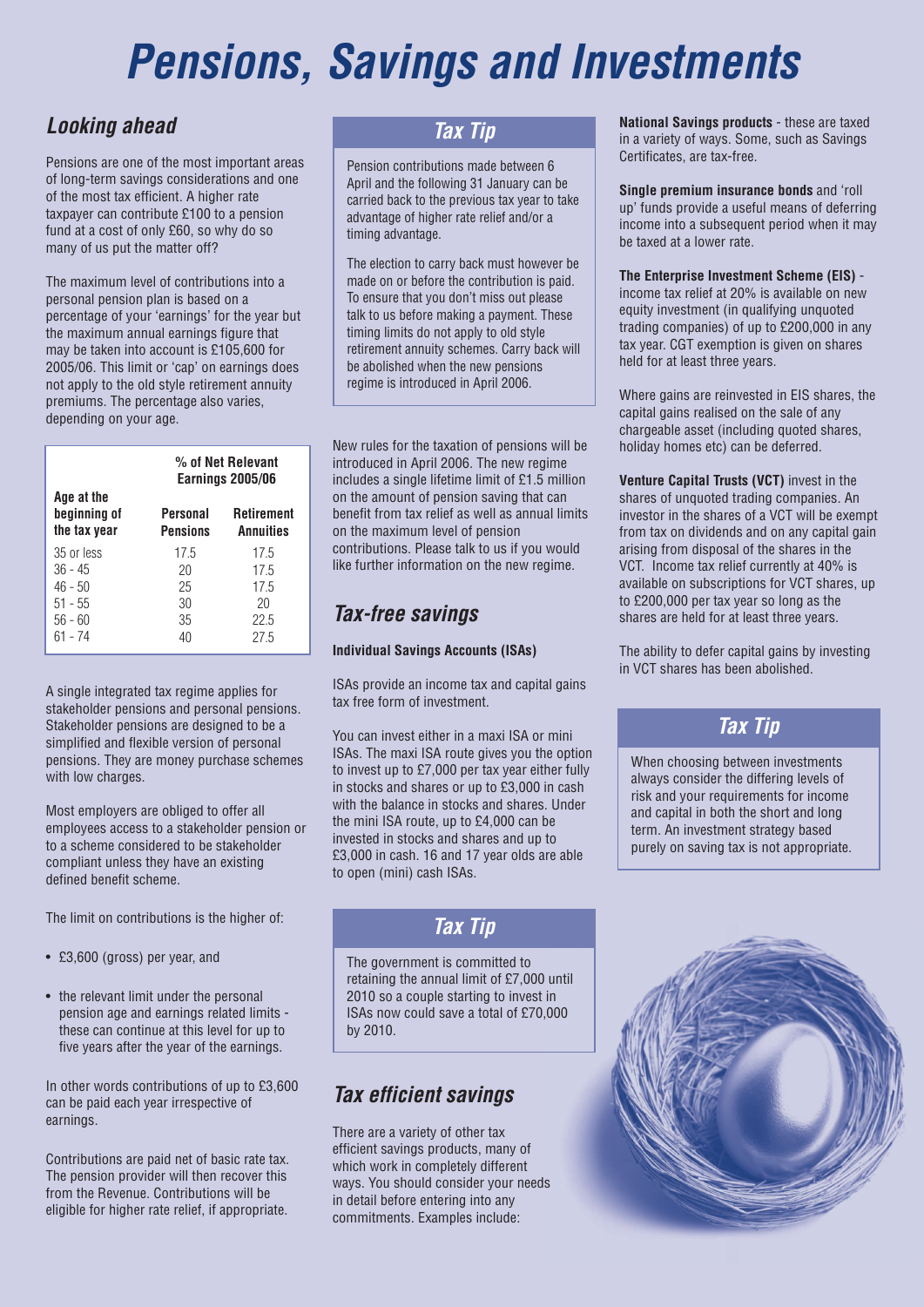# *Capital Gains Tax (CGT)*

Do you sometimes have to pay CGT? Or do you own assets which might give rise to a chargeable capital gain when sold? If so then read on for important information about the CGT system.

# *Taper relief*

Taper relief has the effect of reducing the CGT charge on a disposal according to the period of ownership of the asset and the type of asset.

### *Amount of taper - nonbusiness assets*

Taper relief is given by reference to the number of complete years of ownership after 5 April 1998. In addition a bonus year is added where the asset was acquired before 17 March 1998.

The taper relief table is as follows

| Number of complete<br>years asset held after 5.4.98<br>(including 'bonus' where<br>relevant) | Non-business taper<br>$\frac{0}{0}$ |
|----------------------------------------------------------------------------------------------|-------------------------------------|
|                                                                                              |                                     |
| 2                                                                                            |                                     |
| 3                                                                                            | 5                                   |
|                                                                                              | 10                                  |
| 5                                                                                            | 15                                  |
|                                                                                              | 20                                  |
|                                                                                              | 25                                  |
|                                                                                              | 30                                  |
|                                                                                              | 35                                  |
| 10 or more                                                                                   | 40                                  |

### *Definition of business asset*

The following assets are currently eligible for business asset taper relief:

- one used for the purposes of an individual's (or partnership's) trade
- an asset owned by an individual but used in the individual's qualifying trading company
- property let to any trade
- all shareholdings in unquoted trading companies (whether or not the shareholder works in the business)
- all shareholdings held by full-time or parttime employees in quoted trading companies
- shareholdings in quoted trading companies where the shareholder is not an employee but can exercise at least 5% of the voting rights
- shareholdings held by full-time or part-time employees in non-trading companies provided they and their associates do not own more than 10% of the company.

### *Amount of taper - business assets*

The taper relief table is as follows:

| Number of<br>complete<br>vears<br>(after 5.4.98) | <b>Business</b><br>taper<br>$\frac{0}{0}$ | <b>Effective rate of</b><br><b>CGT</b> for higher rate<br>taxpayer<br>$\frac{0}{0}$ |
|--------------------------------------------------|-------------------------------------------|-------------------------------------------------------------------------------------|
| Less than 1<br>2 or more                         | 0<br>50<br>75                             | 40<br>20<br>10                                                                      |

# *Change in the asset's status*

In some circumstances an asset will not wholly qualify for full business asset taper relief. This may be due to a change in the definition of business assets or because the asset has not always been used for a qualifying purpose. In these circumstances part of the gain will qualify for business asset taper and part for non-business taper relief. Please contact us for further information on this point.

# *Main residence*

An individual's or married couple's only or main residence including land up to half a hectare is exempt from CGT. If a property has not been your only residence throughout your period of ownership the relief may be restricted.

Periods of absence from your main residence may not qualify for the relief although the last three years of ownership will automatically qualify provided the property has qualified at some point during your ownership. In addition if a property has been let during any absences you may qualify for a further 'letting relief'.

### *Tax Tip*

If you have more than one home, you can choose which one should benefit from the CGT exemption. This requires an election and needs careful thought to ensure any available exemption is maximised.

### *Bed and breakfast alternatives*

Bed and breakfasting is the term used for the sale and almost immediate repurchase of the  $\sim$ same shares. It used to be an effective way of realising gains which would be covered by the annual CGT exemption or to utilise losses. However changes to the CGT rules have rendered this ineffective.

### *Tax Tip*

There are ways around this:

- sell shares from your personal portfolio and repurchase through an ISA
- a sale by one spouse followed by the repurchase in the name of the other spouse
- wait 30 days before repurchase.

### *Deferring gains through EIS investments*

The Enterprise Investment Scheme (EIS) allows individuals to defer capital gains made on the disposal of any asset so long as the gain is reinvested in shares in an EIS qualifying unquoted trading company.

The deferred gain crystallises on a subsequent disposal of the shares unless certain conditions are breached before that time.

Please note:

- certain trades (eg property development and farming) are excluded
- the shares must be acquired by subscription - ie only new shares qualify
- the EIS scheme is complex and advice is essential.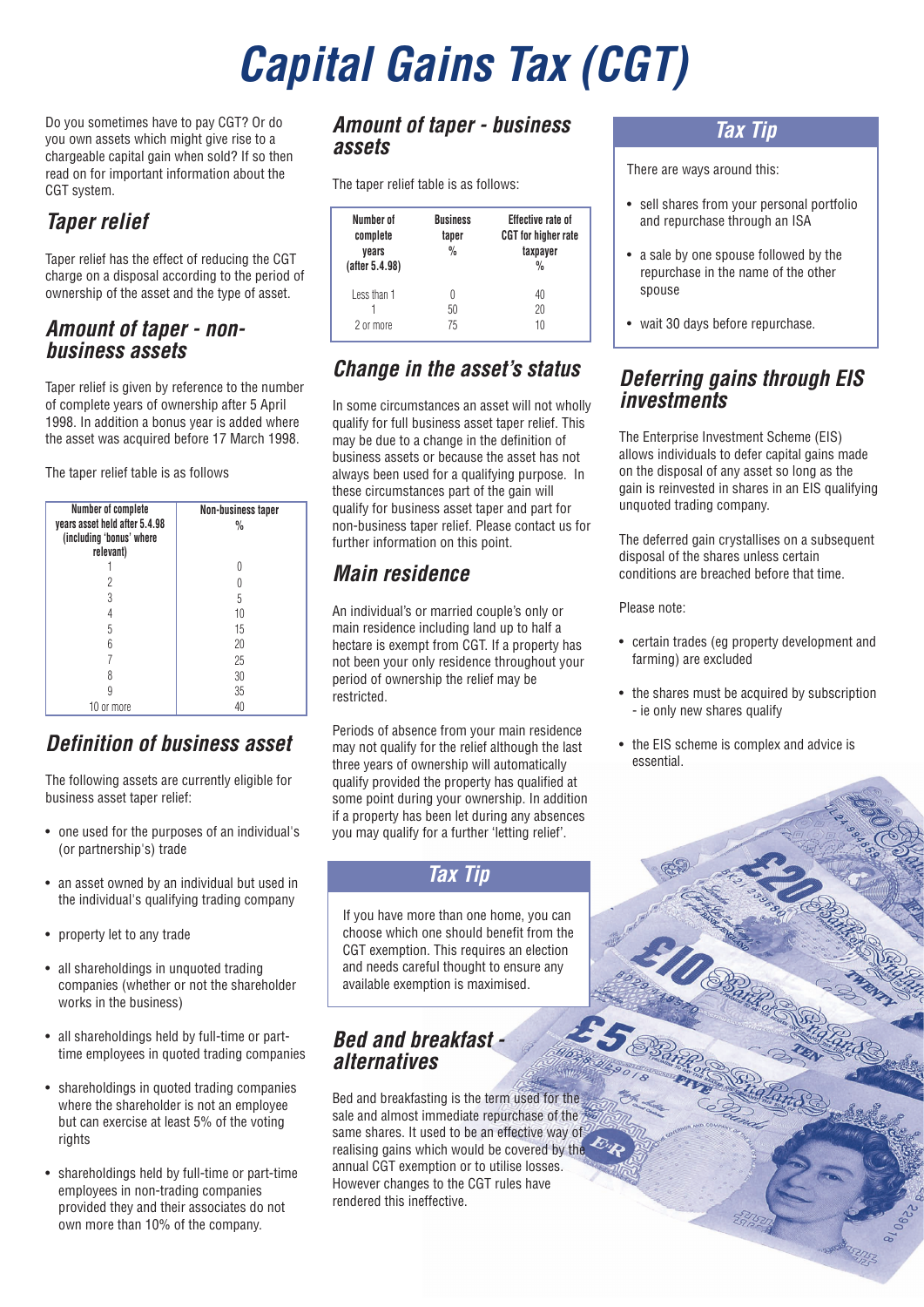# *Inheritance Tax (IHT) Planning*

Speculation that the government will tighten up the rules surrounding IHT has so far proved to be wrong.

IHT is charged on a person's estate when they die and on certain gifts made during their lifetime.

The rate of tax on death is 40% and 20% on lifetime chargeable transfers. The first £275,000 is not chargeable.

Most gifts made more than seven years before death will escape tax. Therefore, if you plan in advance, gifts can be made tax-free; the result can be a substantial tax saving.

This section of the bulletin gives guidance on some of the main opportunities for minimising the impact of the tax.

# *Estate planning*

Much estate planning involves making lifetime gifts of capital to use exemptions and reliefs or to benefit from a lower rate of tax on lifetime transfers.

Any plan must take account of your circumstances and aspirations. The need to ensure your financial security (and your family's) cannot be ignored. If you propose to make gifts, the interaction of IHT with other taxes needs to be considered carefully.

If you do nothing you may become exposed to a large IHT liability. There are straightforward cases where just one extra sentence in your Will could save £110,000 of tax.

## *Wills*

As the main IHT liability is likely to arise on death, a sensible and up to date Will is important.



### *Checklist*

- Do you have a Will?
- Where is it kept do you and your family know?
- Is it up-to-date?
- Does your Will make full use of IHT exemptions and reliefs?
- Do you have adequate life assurance?

## **Tax Tip**

In the two-year period following a death, the terms of a Will can be varied or disclaimed by using a Deed of Variation.

# *Exemptions*

There are many valuable IHT exemptions. The main ones follow. Ensure you're making full use of them!

#### **Annual exemption**

£3,000 per tax year may be given by an individual without an IHT charge. An annual exemption may be carried forward to the next year but not thereafter.

#### **Small gifts**

Gifts to individuals not exceeding £250 in total per tax year per recipient are exempt.

### **Normal expenditure out of income**

Gifts made out of income which are typical and habitual and do not result in a fall in the standard of living of the donor are exempt. Payments under a deed of covenant and the payment of annual premiums on life insurance policies would usually fall within this exemption.

#### **Family maintenance**

A gift for family maintenance does not give rise to an IHT charge. This would include the transfer of property made on divorce under a court order, gifts for the education of children or maintenance of a dependent relative.

### **Wedding presents**

Gifts in consideration of marriage are exempt up to £5,000 if made by a parent with lower limits for other donors.

### **Gifts to charities**

Gifts to registered charities are exempt provided that the gift becomes the property of the charity or is held for charitable purposes.

#### **Reliefs**

When business or agricultural property is transferred there is a percentage reduction in the value of the transfer. Often this provides 100% relief. In cases where full relief is available there is little incentive, from a tax point of view, to make lifetime transfers of such assets. Additionally no CGT will be payable where the asset is included in the estate on death. However the reliefs may not be so generous in the future and therefore gifts now may be advisable.

## *Tax Tip*

### **Gifts between husband and wife**

Gifts between husband and wife are generally exempt. It may be desirable to use the spouse exemption to transfer assets to ensure that both spouses can make full use of exemptions and the £275,000 nil rate band. The spouse exemption will also apply to same-sex couples from 5 December 2005 if they have registered their partnership under the terms of the Civil Partnership Act.

What will happen to any business or agricultural property included in your estate on death? Leaving it to your spouse will waste any available relief. Consider leaving such property to someone else.

## *Tax Tip*

### **Use of trusts**

Trusts can provide an effective means of transferring assets out of an estate whilst still allowing flexibility in the ultimate destination and/or permitting the donor to retain some control over the assets. Provided that the donor does not obtain any benefit or enjoyment from the trust, the property is removed from the estate.

## *Life assurance*

Life assurance arrangements can be used as a means of removing value from an estate and also as a method of funding IHT liabilities.

A policy can also be arranged to cover IHT due on death. It is particularly useful in providing funds to meet an IHT liability where the assets are not easily realised, eg family company shares.



Have you considered a trust to ensure any life assurance proceeds are not taxable as part of your estate on death?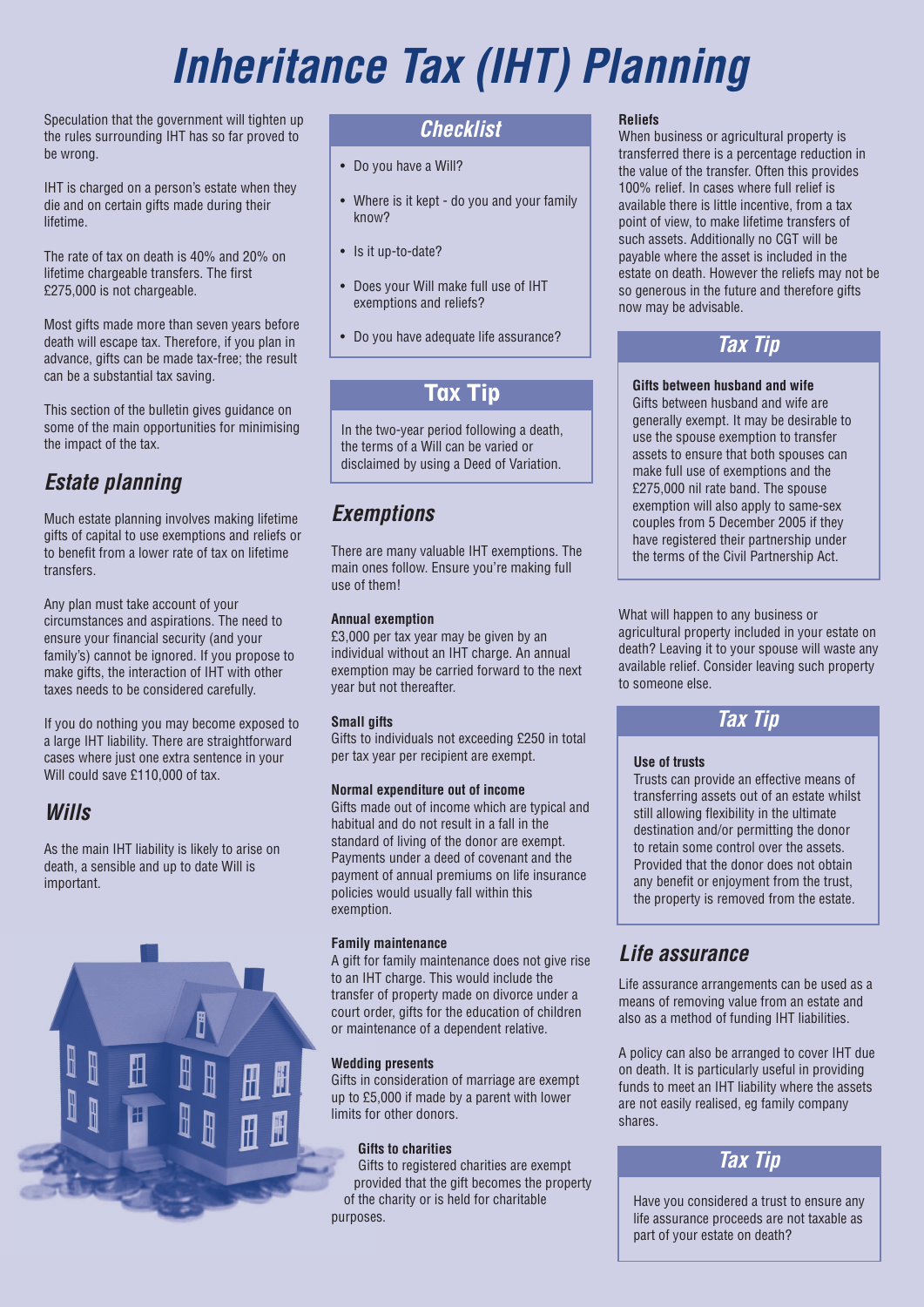# *Tax and your Business*

The most important word to bear in mind when you start out in business is 'preparation'. Spending some time creating a business plan can be invaluable. It will bring to mind many issues which you may not have considered, such as financing, numbers of employees and the business structure, which will help you meet your aims. Do you want to run the business by yourself or in partnership with someone else, or would you rather trade under the umbrella of a limited company?

## *Sole trader*

This is the simplest form of business since it can be established without legal formality. However, the business of a sole trader is not distinguished from the proprietor's personal affairs.

# *Partnership*

A partnership is similar in nature to a sole trader but because more people are involved it is advisable to draw up a written agreement and for all partners to be aware of the terms of the partnership. Again the business and personal affairs of the partners are not legally separate.

# *Company*

The business affairs are separate from the personal affairs of the owners but there are legal regulations to comply with.

### *Limited Liability Partnerships (LLPs)*

LLPs are a halfway house between partnerships and companies. They are taxed in the same way as a partnership but are legally a corporate body. This means that the personal affairs of the members can be separated from the business affairs.

The appropriate structure will depend on a number of factors including consideration of taxation implications, the legal entity, ownership and liability.

## *Important choices*

Some matters are broadly the same no matter which route you take.

#### **Year end**

Choosing the right year-end may, in some circumstances, defer a tax bill but there will also be other commercial issues to consider.

#### **Expenses**

Tax will be due on the profits of your business but not all expenses the business incurs are tax deductible. Careful thought needs to be given as to when and how much money is going to be spent.

In general, it is best to incur expenditure just before rather than just after the year-end, as this will accelerate your tax relief. However, it is important that you keep proper and comprehensive business records so that relief may be claimed. Examples of the type of expenditure to consider bringing forward include:

- building repairs and redecorating
- advertising and marketing campaigns
- redundancy and closure costs
- expenditure on plant and machinery.

#### **Capital allowances**

Generally an annual allowance of 25% is given for expenditure on plant and machinery. Small and medium-sized businesses (as defined by company law) qualify for higher allowances in the year of expenditure (generally 40%). 100% allowances are available to all businesses for expenditure on certain specific energy saving equipment and, until 31 March 2008, on certain environmentally friendly cars.

Allowances are also available for investments in certain types of building.

### *Unincorporated businesses*

Whether a sole trader, partnership or LLP, your profits will be taxed on a 'current year' basis, so that the business is taxed on the profits it makes during its lifetime; for example, if the business makes up accounts to 30 April each year, the profits for the year ended 30 April 2005 will be taxed in 2005/06.

By choosing the most appropriate accounting date, the payment of tax can be delayed, with significant cash flow advantages.

Unincorporated businesses usually pay higher rates of tax than a company but significantly less national insurance. Administrative costs are generally lower but you are personally liable for debts the business may incur. LLPs go someway to addressing this issue.

# *Limited companies*

A limited company may be advantageous, as the directors are not personally liable for

outstanding debts. However, a creditor, such as a bank, may require personal guarantees from the director.

Tax rates paid by the company will generally be lower than those paid by an unincorporated business. However, there are effectively two layers of tax, one payable by the company and the other payable by employees/directors. Thus, profits made by the company need to be extracted by the directors in the most tax efficient manner.

You may wish to consider extracting profits in the form of dividends rather than as increased salary or bonus. This can result in substantial savings in national insurance. However, dividends paid out by certain companies may affect the company's corporation tax. Planning should be undertaken before any money is taken out of the company.

### *Tax Tip*

There are various ways of extracting profits from a company although careful consideration of the level and method needs to be given. For example payments by the company to an approved pension scheme are tax and NI free!

### *And finally...paying the tax*

The self-employed may have to pay tax three times a year, namely:

- 31 January in the tax year
- 31 July following the tax year
- 31 January following the tax year.

In certain circumstances, the first two payments can be waived.

For limited companies, the payment system can be more complicated:

- PAYE and NI needs to be paid monthly even if the director is the only employee (although for smaller businesses it can be paid quarterly)
- for most companies corporation tax is payable nine months and one day after the end of the accounting period.

As you can see, there are many issues to consider in deciding the best vehicle for your business. Please contact us to discuss the situation in detail.